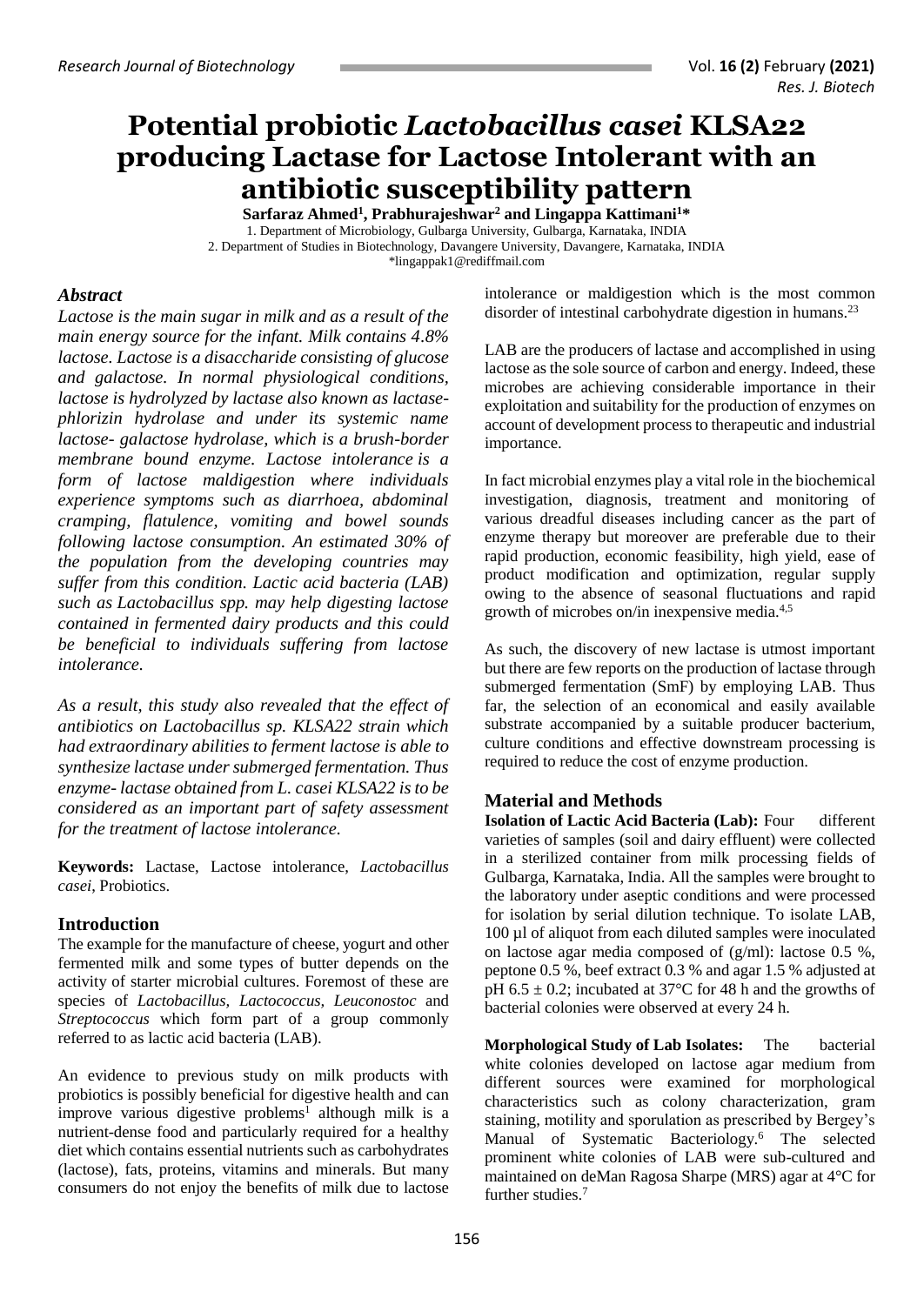**Identification of** *Lactobacillus Sp.* **Klsa22:** The molecular study of the isolate signifies the systematic position of the bacterial strain confirmation. The genomic DNA extraction of isolate KLSA22 was performed by the method as described by Brashears et al. <sup>8</sup> The predominantly genomic DNA of the bacterial cells is surrounded by the cell membrane along with cell wall to be disrupted so that DNA is released into the extraction buffer.

**Antibiotic Susceptibility Test:** The potent isolate KLSA22 strain along with a standard culture *Lactobacillus acidophilus* NCDC11 was employed to detect the antibiotic sensitivity pattern by using disc diffusion method. <sup>6</sup> The cells from 48 h old culture were diluted 1:10 ml in MRS broth and incubated overnight at 37°C. The overnight growth culture (1 %) was overlaid on Muller-Hilton Agar plates using a swab. Multi-antibiotic discs (Icosa G-I Plus-Himedia, India) were placed on seeded plates to allow the diffusion of antibiotics into the medium. The zone of growth inhibition was measured by anti-biogram scale after 24 h at 37°C.

**Screening of** *Lactobacillus Casei* **Klsa22 for Lactase Production:** The cultivation of isolated strains and screening of LAB producing lactase was examined by using MRS agar medium containing 1.5 % of lactose (as an additional carbon source) infused with 40 µl of X-Gal (5 bromo.4-chloro.3-indolyl-β-D-galactospyranoside). It is an inert chromogenic substrate for lactase that promotes lactose utilization. Lactase hydrolyzes X-Gal into colorless galactose and 4-chloro-3-bromindigo which forms intense blue precipitate that develops blue colony screening. Further, the screened isolates were subjected for quantitative estimation.

**Quantitative Estimation of Lactase Production under Submerged Fermentation By** *Lactobacillus Casei* **Klsa22:**  One loopful inoculum of *L. casei* KLSA22 strain was inoculated in 250 ml Erlenmeyer flask containing 100 ml of modified MRS medium composed of (g/ml): Protease peptone (1 %), Beef extract (1 %), Yeast extract (0.55 %), Lactose (2 %), Tri-ammonium citrate (0.2 %), Sodium acetate (0.5 %), K<sub>2</sub>HPO<sub>4</sub> (0.2 %), MgSO<sub>4</sub>.7H<sub>2</sub>O (0.01 %), MnSO4.4H2O (0.005 %) and Tween 80 (0.1 ml) adjusted at pH of  $6.5 \pm 0.2$  and fermented for 24 h at 37°C in shaker incubator at 100 rpm. Afterwards, biomass was collected and processed for enzyme extraction.

### **Results**

**Isolation of LAB:** In the present study, four different varieties of samples were subjected for serial dilution technique to obtain LAB isolates on lactose medium. As a result, total 28 bacterial isolates were obtained as illustrated in table 1.

**Morphological Study of Lab Isolates:** The total of 28 bacterial white colonies grown on lactose agar medium from different sources were designated as KLSA1 to KLSA28 and were selected to examine for morphological characterization

as described in table 1. Based on microscopic observation of gram's staining, all bacterial isolates were identified with gram positive rod-shapes. Amongst 28 isolates, the five isolates were observed as non-motile and non-spore former with potential staining; wherein three isolates (KLSA16, KLSA20 and KLSA24) were found to have short-chain arrangement, while the remaining two isolates (KLSA22 and KLSA27) were observed as long-chain arrangement as depicted in figure 1.

**Biochemical and Physiological Properties of Isolate Klsa22:** Based on morphological, biochemical and physiological characterization study, the isolate KLSA22 was considered as *Lactobacillus sp.* as per the methods prescribed by Shu et al<sup>9</sup> according to Bergey's Manual of Systematic Bacteriology (Table 2).

**Identification of** *Lactobacillus Sp.* **Klsa22:** The isolate KLSA22 was preliminary identified as *Lactobacillus sp.* based on morphological, biochemical and physiological characterization. In contrast, the molecular study of the culture also revealed the species level identification and the systematic position of the bacterial strain confirmation. The electrophoresis study showed that a distinct single band of extracted genomic DNA was visualized on agarose gel under GELDOC confirming its purity as depicted in figure 2. Afterward the purified DNA of isolated strain KLSA22 was amplified the 16S rRNA gene as a template by PCR.

Accordingly, the forward and reverse sequence reactions of the PCR amplicon were conceded in the direction of the sequence retrieved with 1127 bp. The evolutionary study of the isolate revealed a close relatedness to *Lactobacillus casei*  with 92 to 100 % similarity (Figure 3). The sequence was submitted to Genbank (SUB1766816) for its acceptance as new strain. Thus, the isolate was confirmed as *Lactobacillus casei* KLSA22 with accession No: KX692282.

**Antibiotic Susceptibility Test:** The isolated strain *Lactobacillus casei* KLSA22 has shown high sensitivity to clindamycin but moderately sensitivity to gentamycin, linezolid amikacin and tetracycline. Moreover, it was found less sensitive to ofloxacin and penicillin at the same time as the remaining antibiotics were susceptible. In contrast to the standard culture, *Lactobacillus acidophilus* NCDC11 strain showed that most of the antibiotics were susceptible though it was highly sensitive to clindamycin, moderately sensitive to gentamycin and tetracycline but less sensitive to linezolid and amikacin as depicted in figure 4 and table 3.

**Screening of Lab for Lactase Production:** The selected five isolates (KLSA12, KLSA16, KLSA22, KLSA24 and KLSA27) were screened for lactase producing LAB using modified MRS agar medium. Amongst them, the strain KLSA22 was found of high activity with blue colonies indicating lactose utilization on the medium as shown in figure 5. Thus, screening study confirmed all five strains capable to produce lactase.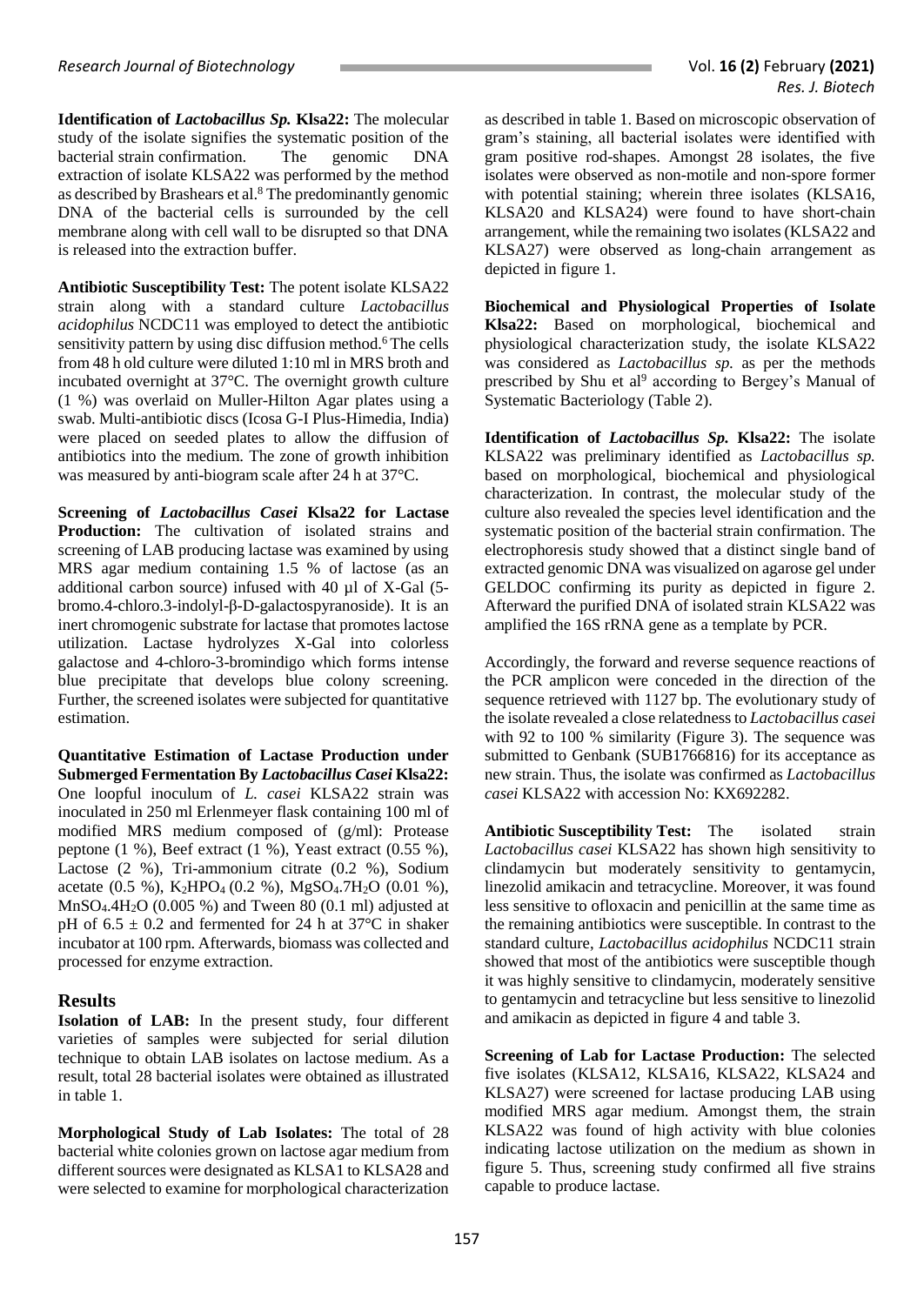| <b>Isolates</b> | <b>Colony characteristics</b> | <b>Gram staining</b> | <b>Motility</b> | <b>Endospore</b> |
|-----------------|-------------------------------|----------------------|-----------------|------------------|
|                 |                               |                      |                 | staining         |
| KLSA1           | Vs, Rd, W, Rf, E, D, O        | $+ve$                | $^{+}$          | Sf               |
| KLSA2           | S, Rd, W, Rf, E, D, O         | $+ve$                | $^+$            | Sf               |
| KLSA3           | Vs, Rd, W, Rf, E, D, O        | $+ve$                | $^{+}$          | <b>Nsf</b>       |
| KLSA4           | Vs, Rd, W, Rf, E, D, O        | $+ve$                | $^{+}$          | <b>Nsf</b>       |
| KLSA5           | S, Rd, W, Rf, E, D, O         | $+ve$                |                 | Sf               |
| KLSA6           | S, Rd, W, Rf, E, D, O         | $+ve$                | $^{+}$          | <b>Nsf</b>       |
| KLSA7           | Vs, Rd, W, Rf, E, D, O        | $+ve$                | $^{+}$          | <b>Nsf</b>       |
| KLSA8           | Vs, Rd, W, Rf, Um, D, O       | $+ve$                |                 | Sf               |
| KLSA9           | Vs, Rd, W, Rf, E, D, O        | $+ve$                |                 | Sf               |
| KLSA10          | Vs, Rd, W, Sm, Lb, R, T       | $+ve$                |                 | Sf               |
| KLSA11          | S, Rd, W, Rf, Lb, R, T        | $+ve$                | $^{+}$          | <b>Nsf</b>       |
| KLSA12          | M, Rd, W, Sm, E, F, T         | $+ve$                |                 | <b>Nsf</b>       |
| KLSA13          | S, Rd, W, Sm, Um, R, T        | $+ve$                | $\overline{+}$  | <b>Nsf</b>       |
| KLSA14          | M, Rd, W, Rf, Un, R, O        | $+ve$                | $^{+}$          | Sf               |
| KLSA15          | S, Rd, W, Sm, Um, R, T        | $+ve$                | $^{+}$          | Sf               |
| KLSA16          | M, Rd, W, Sm, E, D, O         | $+ve$                |                 | <b>Nsf</b>       |
| KLSA17          | M, Rd, W, Sm, Un, F, T        | $+ve$                |                 | <b>Nsf</b>       |
| KLSA18          | S, Rd, W, Sm, Um, R, T        | $+ve$                | $\overline{+}$  | Sf               |
| KLSA19          | S, Rd, W, Rf, E, F, T         | $+ve$                |                 | Sf               |
| KLSA20          | M, Rd, W, Rf, Un, R, O        | $+ve$                | $^{+}$          | Sf               |
| KLSA21          | S, Rd, W, Sm, Lb, F, T        | $+ve$                | $^{+}$          | <b>Nsf</b>       |
| KLSA22          | L, Rd, W, Sm, E, D, O         | $+ve$                |                 | <b>Nsf</b>       |
| KLSA23          | L, Rd, W, Rf, Um, R, T        | $+ve$                | $^{+}$          | Sf               |
| KLSA24          | L, Rd, W, Sm, E, F, O         | $+ve$                |                 | <b>Nsf</b>       |
| KLSA25          | S, Rd, W, Rf, Un, R, T        | $+ve$                |                 | Sf               |
| KLSA26          | M, Rd, W, Rf, Un, F, T        | $+ve$                | $\overline{+}$  | Sf               |
| KLSA27          | L, Rd, W, Sm, Um, R, O        | $+ve$                |                 | <b>Nsf</b>       |
| KLSA28          | M, Rd, W, Sm, E, F, T         | $+ve$                | $^{+}$          | <b>Nsf</b>       |

**Table 1 Morphological study of selected bacterial isolates**

Symbols: Size: S (small, 2.0 mm), Vs (very small, 0.1 - 0.5 mm), M (medium, 3.0 mm), L (large, 4.0 mm); Shape: Rd (round), Ir (irregular); C (color): W (white), C (cream); Surface: Sm (smooth), Rf (rough); Margin: E (entire), L (lobate), Um (umbonate), Un (undulate); Elevation: F (flat), D (drop-like), R (raised); Opacity: O (opaque), T (translucent); +ve (Gram positive bacilli); + (Motile); - (Non motile); Sf (Spore former), Nsf (Non spore former).



**Figure 1: Gram's nature of five bacterial isolates represents A, B, C, D and E viz. KLSA12, KLSA16, KLSA27, KLSA24 and KLSA22 strain respectively.**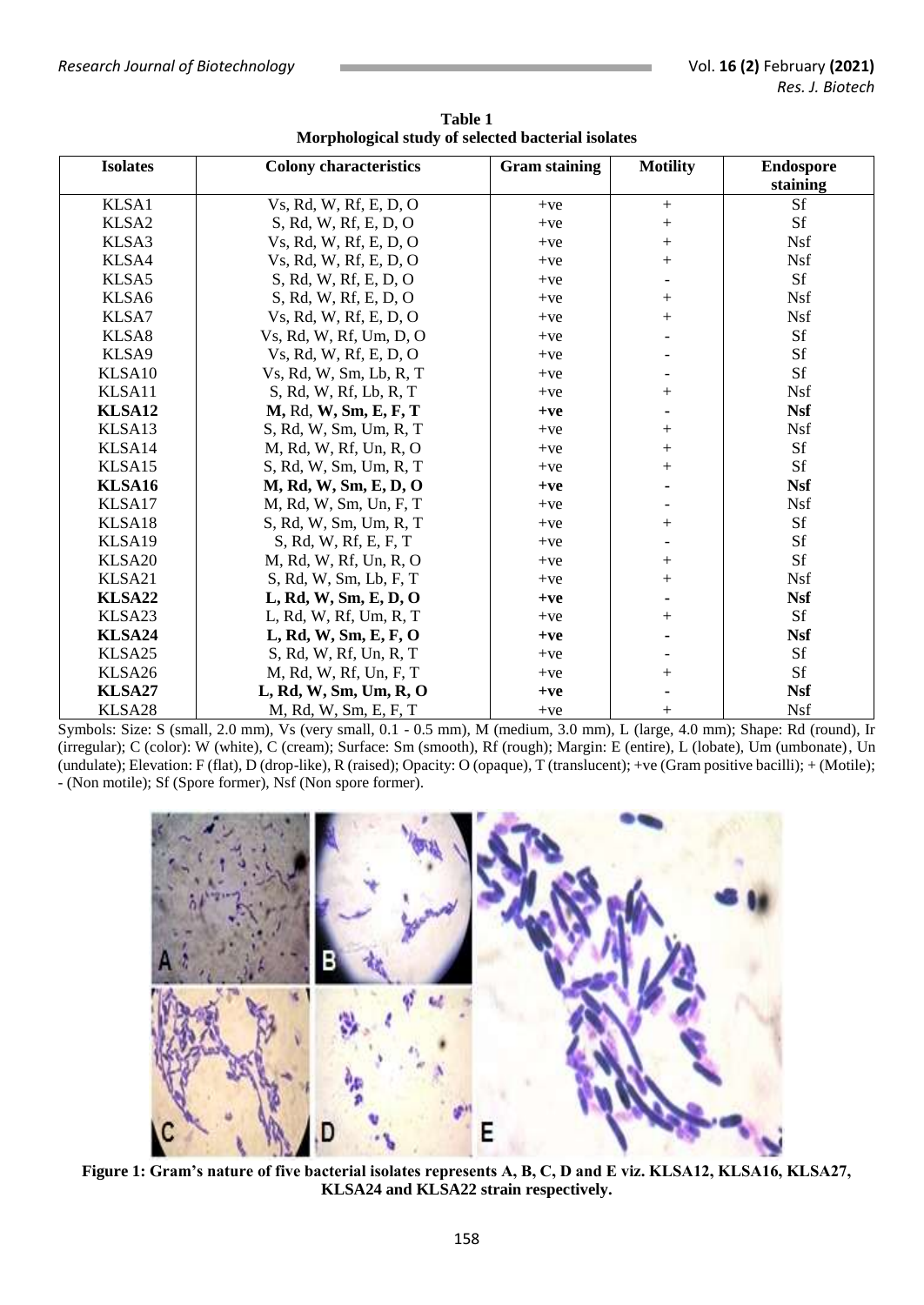| <b>Test parameters</b>       | <b>Isolate KLSA22</b> |  |
|------------------------------|-----------------------|--|
| Catalase                     |                       |  |
| Starch hydrolysis            |                       |  |
| Nitrate reduction            |                       |  |
| <b>Utilization of Sugars</b> |                       |  |
| Arabinose                    |                       |  |
| Glucose                      |                       |  |
| Lactose                      |                       |  |
| Maltose                      |                       |  |
| Sorbitol                     |                       |  |
| Sucrose                      |                       |  |
| Xylose                       |                       |  |

**Table 2 Biochemical and Physiological Characteristics**

**Symbols:** + (Positive), - (Negative).







**Figure 3: Phylogenetic tree represents evolutionary relationship of KLSA22 strain with aligned sequences of other taxa. The tree was rooted via a neighbor-joining method, numbers within the dendogram signify the occurrence (%) of the branching order in 1000 bootstrapped values (in excess of only 10 values have shown) and bar scale (0.050) denoted substitutions per nucleotide position.**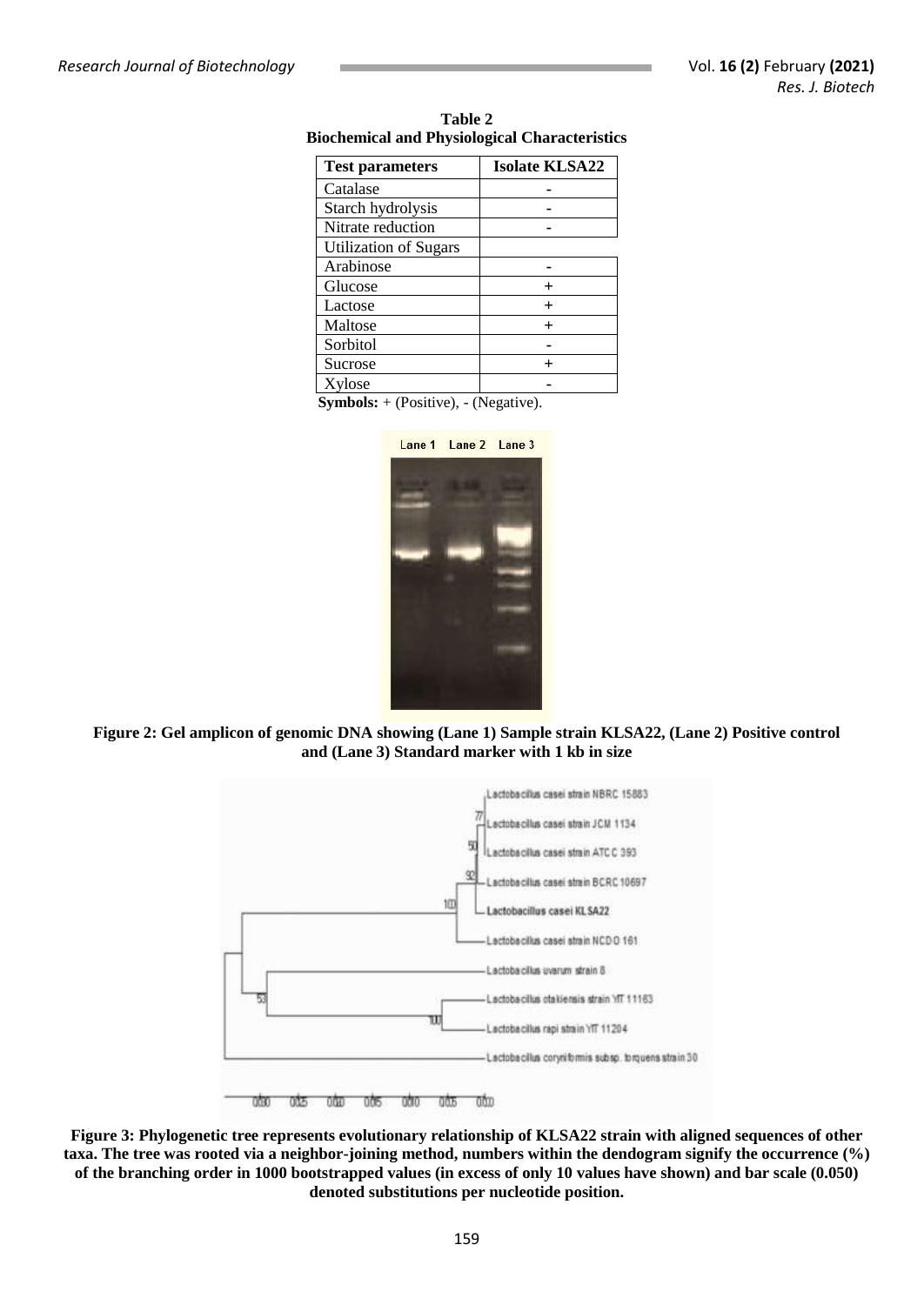

**Figure 4: Showing antimicrobial activity of** *Lactobacillus* **strains against different antibiotics (A) Standard culture** *L. acidophillus* **NCDC11 and (B)** *Lactobacillus sp.* **KLSA22**

**Table 3 Showing antibiotic susceptibility of** *Lactobacillus* **strains**

| <b>S.N.</b>    | <b>Antibiotics (symbols)</b> | Concentration  | <b>Antibiotic Sensitivity Pattern of Strains</b> |                             |  |
|----------------|------------------------------|----------------|--------------------------------------------------|-----------------------------|--|
|                |                              | $(\mu g/disc)$ | Lactobacillus acidophilus<br>NCDC11              | Lactobacillus sp.<br>KLSA22 |  |
| 1              | Cephalothin (CEP)            | 30             |                                                  |                             |  |
| $\overline{2}$ | Clindamycin (CD)             | $\overline{2}$ | $+++$                                            | $+++$                       |  |
| 3              | Co-Trimoxazole (COT)         | 25             |                                                  |                             |  |
| 4              | Erythromycin (E)             | 15             |                                                  |                             |  |
| 5              | Gentamycin (GEN)             | 10             | $++$                                             | $++$                        |  |
| 6              | Ofloxacin (OF)               | 5              |                                                  | $+$                         |  |
| 7              | Penicillin (P)               | 10             |                                                  | $^{+}$                      |  |
| 8              | Vancomycin (VA)              | 30             |                                                  |                             |  |
| 9              | Ampicillin (AMP)             | 10             |                                                  |                             |  |
| 10             | Chloramphenicol (C)          | 30             |                                                  |                             |  |
| 11             | Oxacilin (OX)                |                |                                                  |                             |  |
| 12             | Linezolid (LZ)               | 30             | $^{+}$                                           | $^{++}$                     |  |
| 13             | Azithromycin (AZM)           | 15             |                                                  |                             |  |
| 14             | Amikacin (AK)                | 30             | $^{+}$                                           | $^{++}$                     |  |
| 15             | Clarithromycin (CLR)         | 15             |                                                  |                             |  |
| 16             | Teicoplanin (TEI)            | 10             |                                                  |                             |  |
| 17             | Methicillin (MET)            | 5              |                                                  |                             |  |
| 18             | Amoxyclav (AMC)              | 30             |                                                  |                             |  |
| 19             | Novobiocin (NV)              | 5              |                                                  |                             |  |
| 20             | Tetracycline (TE)            | 30             | $++$                                             | $^{++}$                     |  |

**Symbols:**  $++$  = Highly Sensitive ( $\leq$ 40mm),  $++$  = Moderately Sensitive ( $\geq$ 10mm),  $+$  = Less Sensitive ( $\leq$ 5mm),  $-$  = Resistant (0).

**Quantitative Estimation of Lactase Production under Submerged Fermentation by** *Lactobacillus Casei* **Klsa22:**  In the present study, the evaluation of bioprocess for lactase production by *Lactobacillus sp.* KLSA22 was carried out under SmF using pure lactose (synthetic substrate) and cheese whey (lactose content). The maximum lactase production was observed with 83.34 IU using 2 % of cheese whey at 48 h time period at static condition. But in contrast, agitation speed at 100 rpm gradually decreased the enzyme activity (Table 4).

#### **Discussion**

In accordance with previous reports, all probiotic isolates were sensitive to tetracycline<sup>10</sup>. The strain *Lactobacillus delbrueckii* was sensitive to penicillin and tetracycline reported by Sharma and Singh<sup>11</sup>. Conversely, Sharma et al<sup>12</sup> reported that most of *Lactobacillus spp* showed high level of resistance toward co-trimoxazole and vancomycin, but less sensitive to oflaxacin, penicillin and tetracycline. LAB were sensitive to amikacin and tetracycline previously documented. 13,14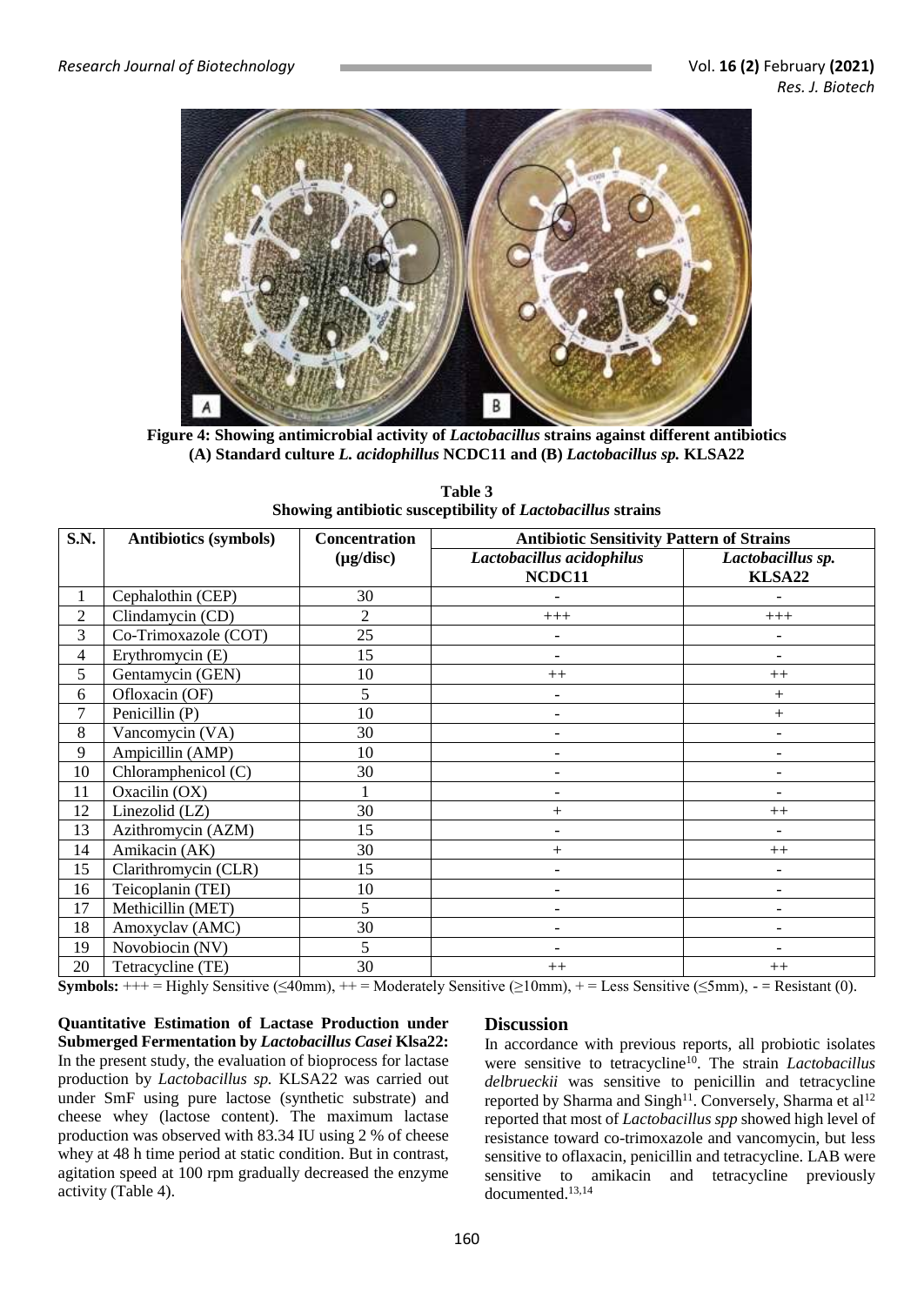

**Figure 5: Represents (A) Pure Culture of** *Lactobacillus sp.* **KLSA22 strain (B) Blue colonies of** *Lactobacillus sp.* **KLSA22 strain showing Lactose utilization on MRS plate containing X-Gal.**

| <b>Fermentation</b> | Substrate $(\% )$    | <b>Enzyme Activity (IU)</b> |                         |
|---------------------|----------------------|-----------------------------|-------------------------|
| Period (h)          |                      | <b>Agitation speed at</b>   | <b>Static condition</b> |
|                     |                      | $100$ rpm                   |                         |
|                     | Pure Lactose $(2 g)$ | 40.17                       | 40.68                   |
| 24                  | Cheese Whey (2 ml)   | 40.99                       | 41.77                   |
|                     | Pure Lactose $(2 g)$ | 39.01                       | 69.83                   |
|                     | Cheese Whey (2 ml)   | 40.73                       | 83.34                   |

**Table 4 Production of lactase through SmF by** *Lactobacillus sp.* **KLSA22**

These reports correlate with the present study revealing that strain KLSA22 showed sensitivity to wide range of antibiotics next to the standard strain *L. acidophilus* NCDC11comparatively.

### **Conclusion**

Potent isolate KLSA22 strain is confirmed genus as *Lactobacillus* and named as *Lactobacillus sp.* KLSA22. As a result, this study also revealed that the effect of antibiotics on *Lactobacillus sp.* KLSA22 strain had extraordinary abilities to ferment lactose that is able to synthesize lactase under submerged fermentation. Thus enzyme- lactase obtained from *L. casei* KLSA22 are to be considered as an important part of safety assessment for the treatment of lactose intolerance.

### **Acknowledgement**

The authors are profusely thankful to the Department of Microbiology, Gulbarga University, Gulbarga for providing facilities

### **References**

1. Prabhurajeshwar C. and Chandrakanth R.K., Development of *in vitro* methodologies for inhibition of pathogenic bacteria by potential probiotic *Lactobacillus* sps; an evidence for production of antimicrobial substances, *Int J Pharm Pharm Sci,* **8(12),** 277- 286 **(2016)**

2. Choi Jung‐Yoon, Kyung‐Ho Kim, Kwang‐Chul Choy, Keun‐ Taek Oh and Kyoung‐Nam Kim, Photocatalytic antibacterial effect of TiO2 film formed on Ti and TiAg exposed to Lactobacillus acidophilus, *Journal of Biomedical Materials Research Part B: Applied Biomaterials: An Official Journal of The Society for Biomaterials, The Japanese Society for Biomaterials and The Australian Society for Biomaterials and the Korean Society for Biomaterials,* **80(2)**, 353-359 **(2007)**

3. Horner Trenton W. et al, β-Galactosidase activity of commercial lactase samples in raw and pasteurized milk at refrigerated temperatures, *Journal of Dairy Science,* **94(7)**, 3242-3249 **(2011)**

4. Sabu A., Sources, properties and applications of microbial therapeutic enzymes **(2003)**

5. Uppada Sita Ramyasree et al, Immobilized lipase from Lactobacillus plantarum in meat degradation and synthesis of flavor esters, *Journal of Genetic Engineering and Biotechnology,* **15(2)**, 331-334 **(2017)**

6. Klare I. et al, Evaluation of new broth media for microdilution antibiotic susceptibility testing of lactobacilli, pediococci, lactococci and bifidobacterial, *Appl Environ Microbiol*, **71**, 8982– 6 **(2005)**

7. Rogosa M., Franklin J.G. and Perry K.D., Correlation of the vitamin requirements with cultural and biochemical characters of Lactobacillus spp., *Microbiology,* **25(3),** 473-482 **(1961)**